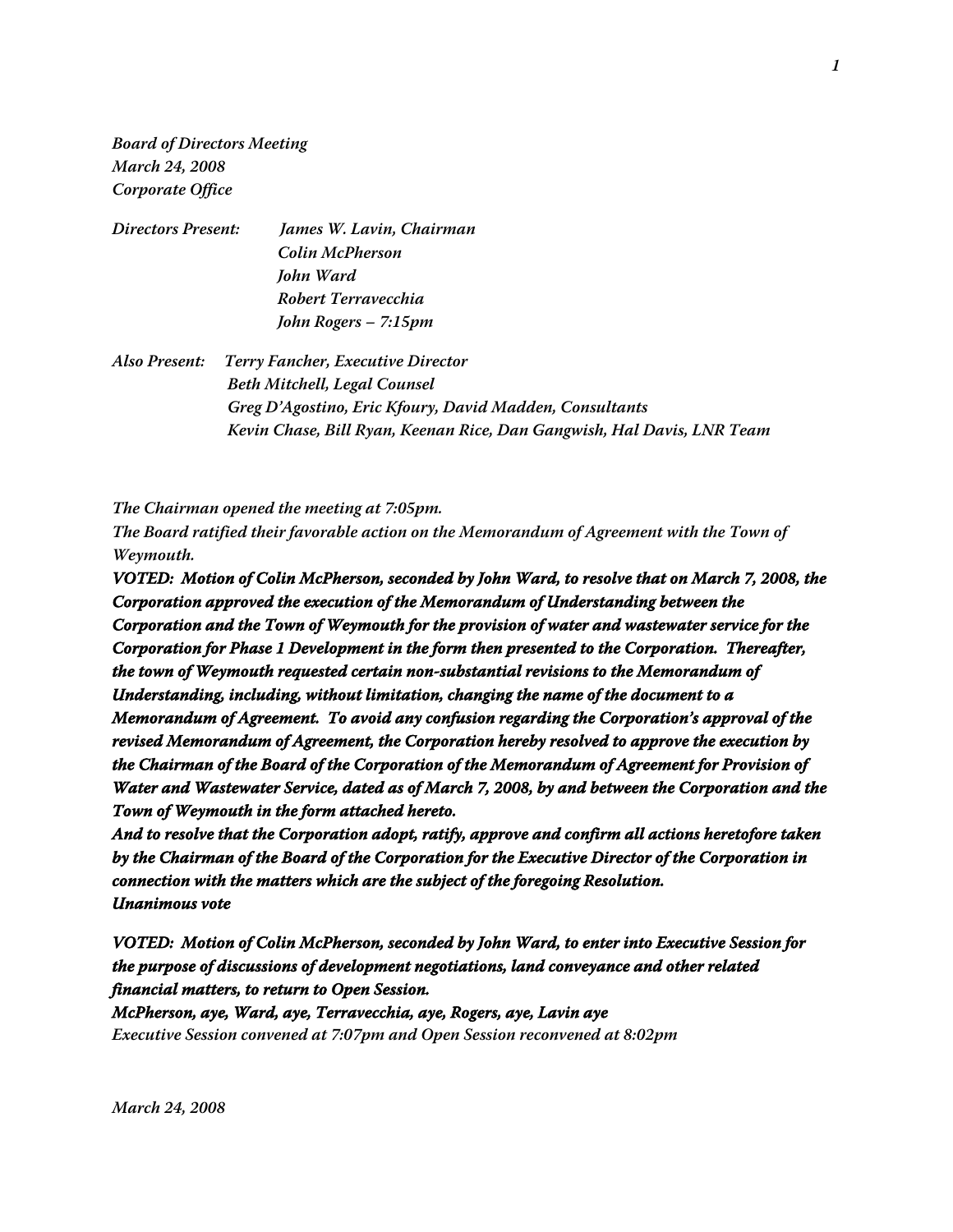**08-017 - Amended and Restated DDA**

**The Board took favorable action on the Amended and Restated Disposition and Development Agreement.**

**VOTED: Motion of Colin McPherson, seconded by John Ward, to resolve that, subject to the delivery by LNR to the Corporation of two letter agreements in substantially the form attached hereto, the Corporation approves the NAS South Weymouth Amended and Restated Disposition and Development Agreement by and between the Corporation and LNR South Shore, LLC, in substantially the form presented to the Board at this meeting and the Corporation's performance of its obligations thereunder.**

**And, that upon receipt of the DDA and the DDA Letters executed by LNR, in substantially the form presented to the Board on March 24, 2008 and without material changes thereto, the Chairman of the Board and the Executive Director of this Corporation, each acting alone, be and hereby is authorized and directed, in the name and on behalf of the Corporation, to execute and deliver the DDA.**

**And, that if LNR does not deliver to the Corporation the executed DDA and DDA letters on or before April 14, 2008, the Executive Director shall report back to the Board regarding the status of the DDA.**

**And, that, based upon the public convenience and necessity therefor, and to the maximum extent allowable by law, the Corporation hereby exempts the transactions contemplated by the DDA (including, without limitation, those included within the Prior DDA, as defined in the DDA) from the requirements of any public bidding and procurement requirements applicable to bodies politic and corporate of the Commonwealth of Massachusetts imposed by general or special law, including without limitation, the requirements of Chapter 7 of the Mass. General Laws and the regulations promulgated thereunder.**

**4-1 vote John Rogers opposed**

## **08-019 - EDC Term Sheet**

**The Board took favorable action on the NAVY's Terms and Conditions for the Naval Air Station. VOTED: Motion of Colin McPherson, seconded by John Ward, to resolve that the Corporation approves the Summary of Acquisition Terms and Conditions for the Naval Air Station South Weymouth, MA by and between the United States of America and the Corporation, in substantially the form presented to the Board at this meeting on March 24, 2008, and the Corporation's performance of its obligations thereunder, and that the Chairman or any other member of the Board of Directors, acting alone, be and hereby is authorized and directed, in the name and on behalf of the Corporation, to execute and deliver the EDC Term Sheet. – And - that any insurance costs associated with environmental cleanup shall not be borne by the Corporation. Unanimous vote**

**March 24, 2008 The Executive Director noted the work to be accomplished between now and June 30th, as a result of this milestone, including a bonding schedule, permanent water supply, municipal tax plan, property appraisal, regulatory framework, Host Community service agreements, housing plan, US Coast Guard relocation process, reorganization of the Board and strategic planning. The**